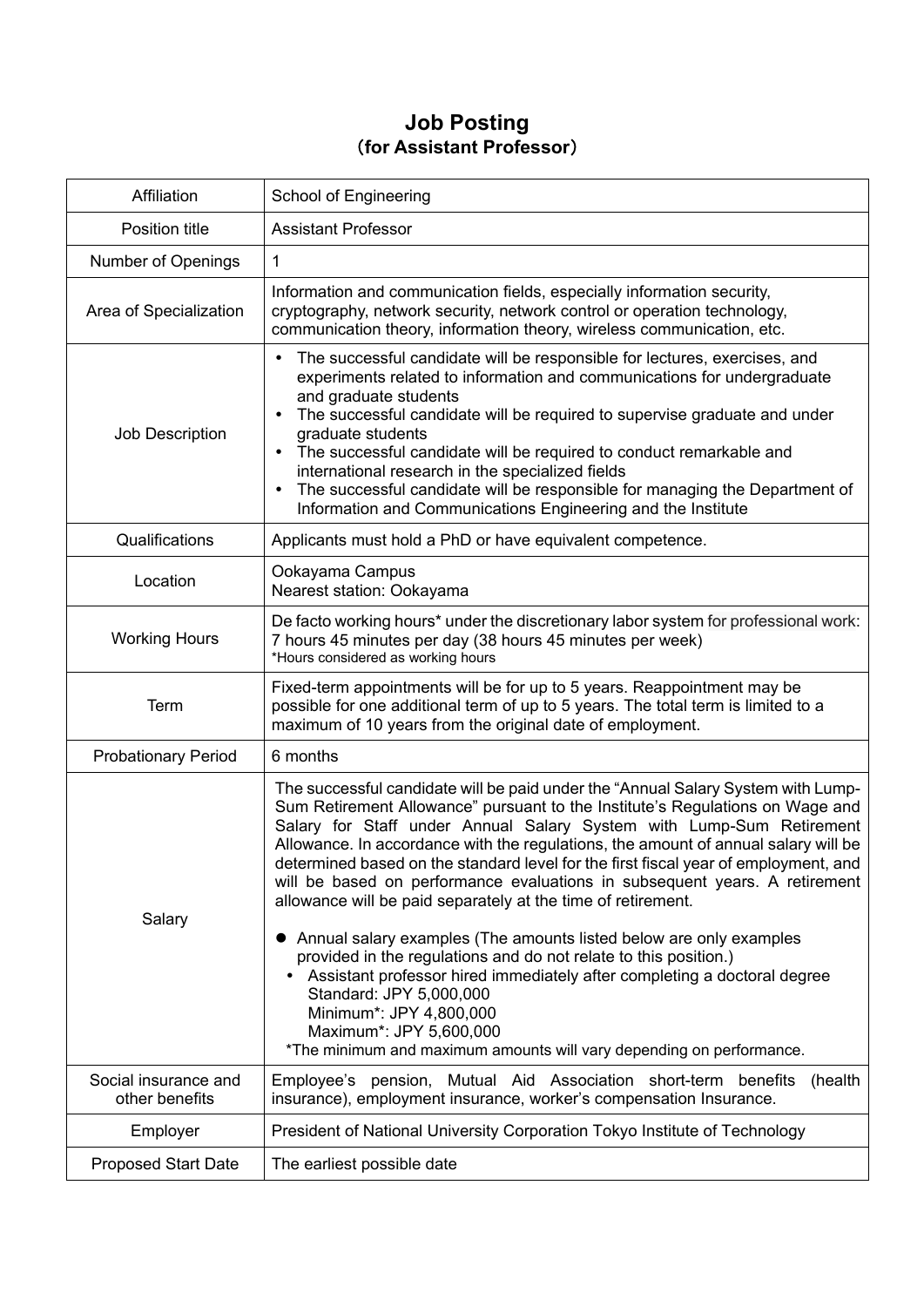| Closing Date for<br>Application | Applications must be received by August 31, 2022.                                                                                                                                                                                                                                                                                                                                                                                                                                                                                                                                                                                                                                                                                                                                                                                                                                                                                                                                                                                                                                                                                                                                                                                                                                                                                                                                                                                                                                                                                                                                                                                                                                                                                                             |
|---------------------------------|---------------------------------------------------------------------------------------------------------------------------------------------------------------------------------------------------------------------------------------------------------------------------------------------------------------------------------------------------------------------------------------------------------------------------------------------------------------------------------------------------------------------------------------------------------------------------------------------------------------------------------------------------------------------------------------------------------------------------------------------------------------------------------------------------------------------------------------------------------------------------------------------------------------------------------------------------------------------------------------------------------------------------------------------------------------------------------------------------------------------------------------------------------------------------------------------------------------------------------------------------------------------------------------------------------------------------------------------------------------------------------------------------------------------------------------------------------------------------------------------------------------------------------------------------------------------------------------------------------------------------------------------------------------------------------------------------------------------------------------------------------------|
| <b>Selection Process</b>        | Selected applicants may be asked to have an (in person or online) interview and/or<br>give a (in person or online) presentation.<br>Please note that travel expenses for attending interviews will not be reimbursed.                                                                                                                                                                                                                                                                                                                                                                                                                                                                                                                                                                                                                                                                                                                                                                                                                                                                                                                                                                                                                                                                                                                                                                                                                                                                                                                                                                                                                                                                                                                                         |
| <b>Required Documents</b>       | 1.<br>Curriculum vitae including professional and educational history (from high<br>school onward), degrees, awards, and email address.<br>Accomplishment statement, including:<br>2.<br>a. Refereed journal papers<br>b. Refereed conference proceedings and non-refereed<br>conference<br>proceedings<br>c. Commentaries<br>d. Books<br>e. Patents,<br>f.<br>etc.<br>Please include details for each category. For presentations at conferences,<br>state if it was a keynote or an invited talk. For items in a. and b., include the<br>number of citations, and h-index with the name of database* used.<br>*database: Google Scholar Citations, Scopus, Web of Science, or Inspire<br>3.<br>Reprints or copies of up to 3 major publications (one copy for each<br>publication)<br>Acquired research grants and external funds. Include names of the funds,<br>4.<br>project titles, amounts, periods of research, and allocated amounts (if not the<br>principal researcher)<br>5.<br>Research statement, including:<br>a. summary of academic importance and significance of each of the above<br>major publications (free form, one A4 page), and<br>b. details of the future direction and plan for the applicant's work (free format,<br>one page of A4 size)<br>Teaching statement that provides a summary of accomplishments and<br>6.<br>discusses ideas for teaching and learning (free format, one page of A4 size)<br>Social activities such as those as a member of international and academic<br>7.<br>committees<br>8.<br>Two references with names, affiliations, and contact details<br>Excel file with specified information (Please downloaded the file from:<br>9.<br>http://www.ict.e.titech.ac.jp/jobposting/applicant_data_e.xlsx) |
| How to Submit an<br>Application | Submit your application via the JREC-IN Portal Web Application system (If you<br>have not registered for the system yet, you need to register before applying).<br>Please bundle all the PDF files in the above items 1-8 and the Excel file in item 9<br>into one zip file, and upload it to the JREC-IN Portal.<br>We do not accept submissions by email or other digital formats.                                                                                                                                                                                                                                                                                                                                                                                                                                                                                                                                                                                                                                                                                                                                                                                                                                                                                                                                                                                                                                                                                                                                                                                                                                                                                                                                                                          |
| Contacts                        | Wakaha Ogata (Professor, Dept. of Information and Communications Engineering)<br>Email: ogata.w.aa@m.titech.ac.jp                                                                                                                                                                                                                                                                                                                                                                                                                                                                                                                                                                                                                                                                                                                                                                                                                                                                                                                                                                                                                                                                                                                                                                                                                                                                                                                                                                                                                                                                                                                                                                                                                                             |